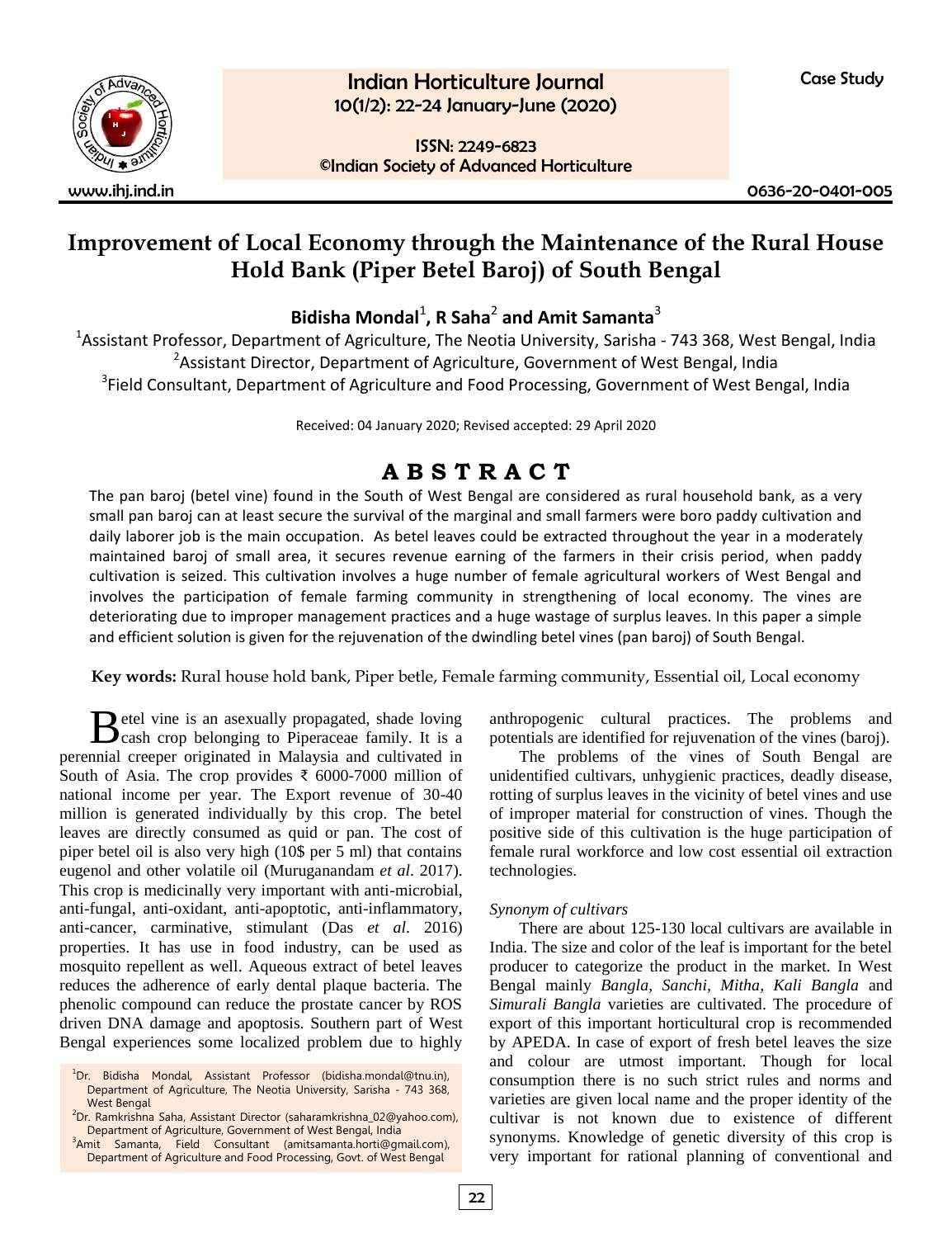modern breeding, for the purpose of improving yield and quality of the produce.

#### *Unhygienic practices*

The main problem of the cultivation of this horticultural cash crop is the decline of the barojas. The local soil is not so healthy and requires amendment as close planting of the cuttings reduces the effective area for proper management of the barojas. The baroj are old and the soil are used without solarization and sterilization. Raw cow-dung use increases the contaminating pathogen in the soil. As piper betel is a shade loving plant, the penetration of sunlight is very low inside the baroj and periodic maintenance and cleaning is mandatory for the proper maintenance of the barojas.

#### *Deadly diseases*

The disease involves bacterial leaf spot, stem rot, leaf rot. Fungal disease is more prevalent in this region. *Phytophthora palmivora* infestation is high in rainy season. The infection caused by *Sclerotium rolfsii* in root and foot part of the plant is also important. Deficit of minerals also plays a key role in the development of diseases. Nitrogen deficiency and Chloride toxicity are also seen in the baroj. The farmers use uncleansed local pond water that contains different contaminants and pathogen and also saline in nature. *Salmonella* infection is the most deadly one reducing the export value of betel leaves causing compliance problem. This pathogen not only reside on the surface of the leaves but also found in internal spaces, enters through stomata, lenticel, wounds (Fakruddin *et al*. 2017).

#### *Rotting of surplus leaves*

The market demand also fluctuates leading to loss of excess betel leaves, those leaves remain stacked adjacent to the baroj and home. Sometime, human pathogen also originates there leading to human health problem. When old leaves were used for bovine feeding, the rotten and pungent leaves were avoided by bovine population. Though effort may be taken to extract essential betel leaf oil from surplus betel leaves Guha *et al*. 2006). Amtala, Kakdwip region were very close to proper Kolkata and if proper measures are adopted the betel leaves from this area could be exported to different countries.

#### *Old construction material*

In West Bengal betel plantation is done in baroj made of bamboo structure and straw or shade net based system. The bamboo stick with a height of 2.0-2.5 meter's were covered with straw and coconut leaves. The open cultivation or poly-house is not being used. Sometime pathogen also comes from old straw, jute and bamboo stick those were used for vine construction. The increased cost of bamboo and straw adding to the problem.

#### *Involvement of female farmers*

Piper betel cultivation is a sustainable side income for the poor and marginal farmers of West Bengal. The land requirement for a small baroj is very low and the farmers maintains the baroj in the adjacent land of their residence and involves the female members of the family for the maintenance and cultivation of this particular aromatic crop. In South Bengal the farmers cultivate boro paddy as the main crop along with betel plants for year-long earning. The female members assist in cultivation, manure preparation, leaf extraction, and pesticide spraying to transport and sell of the cash crop in the local market. Piper betel cultivation occupies a part of their life and as most of the baroj are in vicinity to the mud-house of the female farmers, they divide time between household works as well as baroj maintenance.

#### *Modern technologies*

Two technologies are available for extraction of betel essential oil, one is steam distillation method, and another is microwave Distillation method. Out of two technologies the microwave distillation process reduces time with same amount of essential oil (Amaresh *et al*. 2017). The storing and marketing oil can additionally help the farmers to generate more revenue reducing the loss experienced in direct sell of fresh leaves.

## **CONCLUSION**

The Piper betel orchards of West Bengal are declining due to some localized problems. Old and unidentified cultivars are used by the poor farmers that requires replacement with genetically identified resistant varieties. The bio-materials used for baroj construction are sometimes contaminated and price of straw is increasing in the state. Shade net based baroj construction could be done as a replacement of straw or coconut leaves. The ideal line to line and plant to plant spacing should be maintained for effective post-sowing cultural practices. The use of solarized or autoclaved soil in the land preparation of the orchard, application of oil cake can control diseases. The contaminated pond water requires immediate substitution with potable water, or cleansing of pond water is required for good quality betel leaf production. The post-harvest processing of surplus leaves for extraction of essential oil can reduce rotting of leaves, indirectly controlling bovine infection in some areas. Ethanolic extract of *Terminelia arjuna* bark extract could reduce the external and internal colony of *Salmonella*, the deadliest of pathogen. An integrated management practice with participation of female agricultural community of South Bengal can maintain the rural household bank and aid in the enhancement of poor economy of betel vine farmers.

## **REFERENCES**

Das S, Parida R, Sandeep I S, Nayak S and Mohanty S. 2016. Biotechnological invention in betel vine: A review on recent advances and future prospects. *Asian Pacific Journal of Tropical Medicine* **9**(10): 938-946.

Muruganandam L, Anantha K, Reddy J and Nirmala G S. 2017. Optimization studies on extraction of phytocomponents from